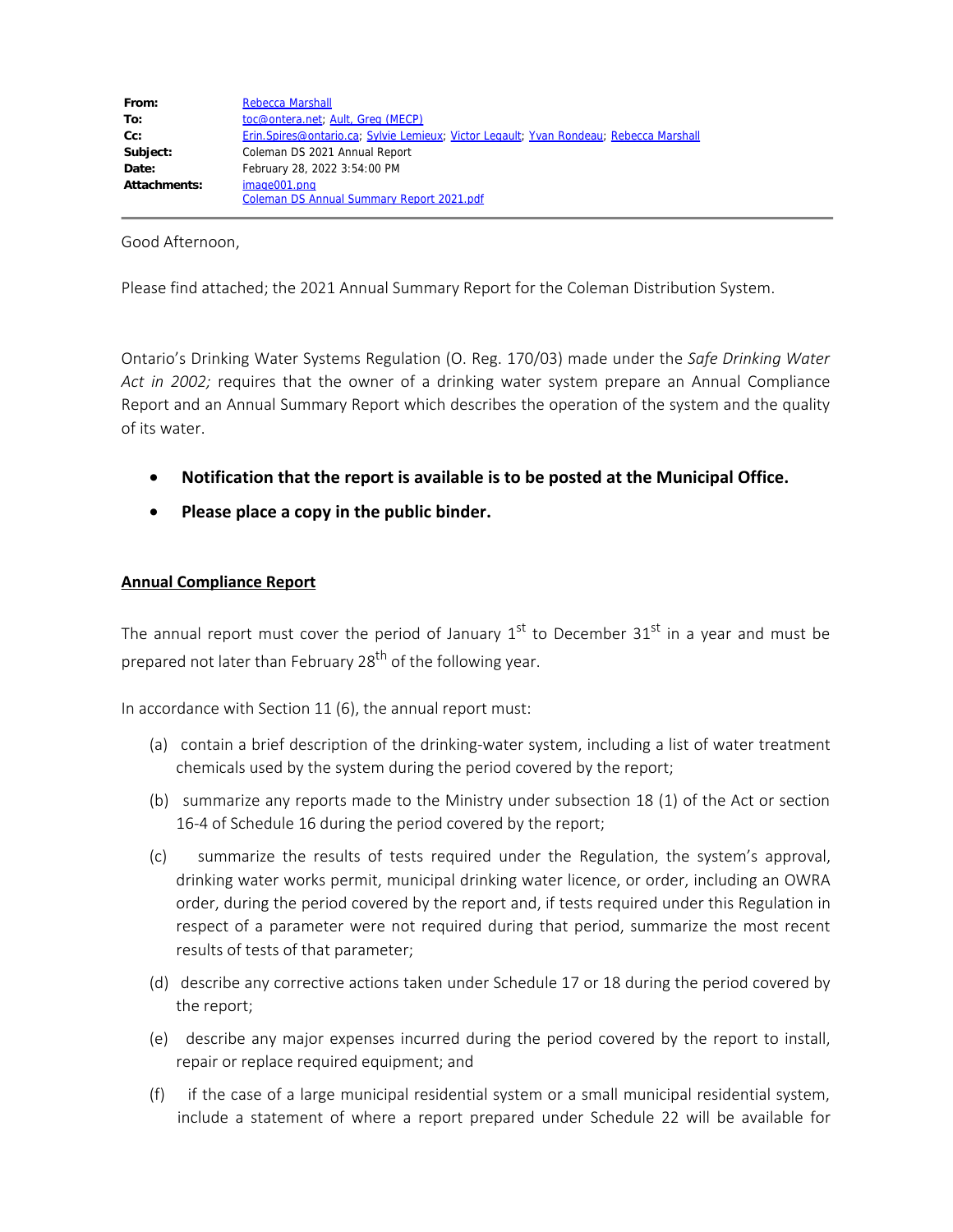inspection under subsection 12 (4) O. Reg. 170/03, s. 11 (6).

In addition, Section 11 (7) gives the direction that a copy of an annual report for the system is given, without charge, to every person who requests a copy and be made available for inspection by any member of the public during normal business hours. The reports should be made available at the Municipal office, or at a location that is accessible to the users of the water system.

## **Annual Summary Report**

The annual summary report must cover the period of January  $1<sup>st</sup>$  to December 31<sup>st</sup> in a year and must be prepared not later than March  $31<sup>st</sup>$  of the following year.

As required in *Schedule 22, Summary Reports for Municipalities*, the annual summary must:

(2) (a) list the requirements of the Act, the regulations, the system's approval, drinking water works permit, municipal drinking water licence, and any orders applicable to the system that were not met at any time during the period covered by the report; and

(b) for each requirement referred to in clause (a) that was not met, specify the duration of the failure and the measures that were taken to correct the failure.

- (3) The report must also include the following information for the purpose of enabling the owner of the system to assess the capability of the system to meet existing and planned uses of the system:
	- 1. A summary of the quantities and flow rates of the water supplied during the period covered by the report, including monthly average and maximum daily flows.
	- 2. A comparison of the summary referred to in paragraph 1 to the rated capacity and flow rates approved in the system's approval, drinking water works permit or municipal drinking water licence, or if the system is receiving all of its water from another system under an agreement pursuant to subsection 5 (4), to the flow rates specified in the written agreement.

In addition, Section 12 (1) – 4 – gives the direction that a copy of the annual summary for the system is given, without charge, to every person who requests a copy and be made available for inspection by any member of the public during normal business hours. The reports should be made available at the municipal office, or at a location that is accessible to the users of the water system.

These reports have been combined as the Coleman Distribution System Annual Summary Report

Please note that any Provincial Officers Orders or non-compliance issues that you have received directly from the Ministry of the Environment (MOE) should be reviewed. Where non-compliance with the Order or Issue is evident and it is not included in the attached 2021 Annual Compliance/Summary Report, then we recommend that this information be added to the report.

**\*\*After your review and inclusion of any additional information, this report is to be**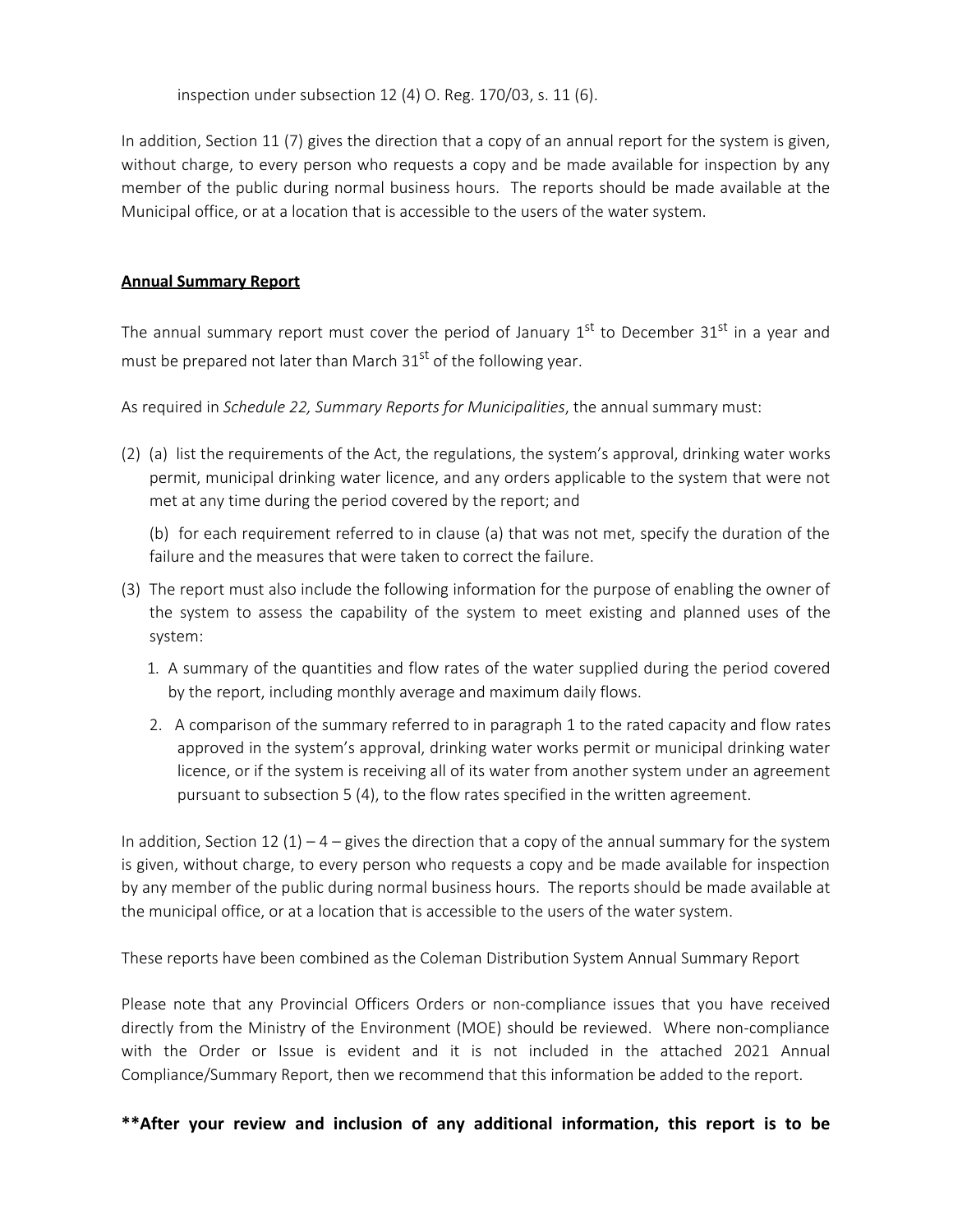## **provided to the members of Council before March 31, 2022. Please provide confirmation once distributed.**

#### Regards,

#### Rebecca Marshall

Process and Compliance Technician I Ontario Clean Water Agency I North Eastern Ontario Hub I Tel: 705-648-4267 I Fax: 705- 567-7974 | Email: **rmarshall@ocwa.com** 



This electronic message (email) contains confidential information only for the use of the Addressee(s) named above. If you are not the intended recipient of the email or the employee or agent responsible for delivering it to the intended recipient(s), you are hereby notified that any dissemination or copying of this email and/or any attachment files is strictly prohibited. If you have received this email in error, please immediately notify the sender and arrange for the return of any and all copies and the permanent deletion of this email and any attachments

Please consider the environment before printing this email.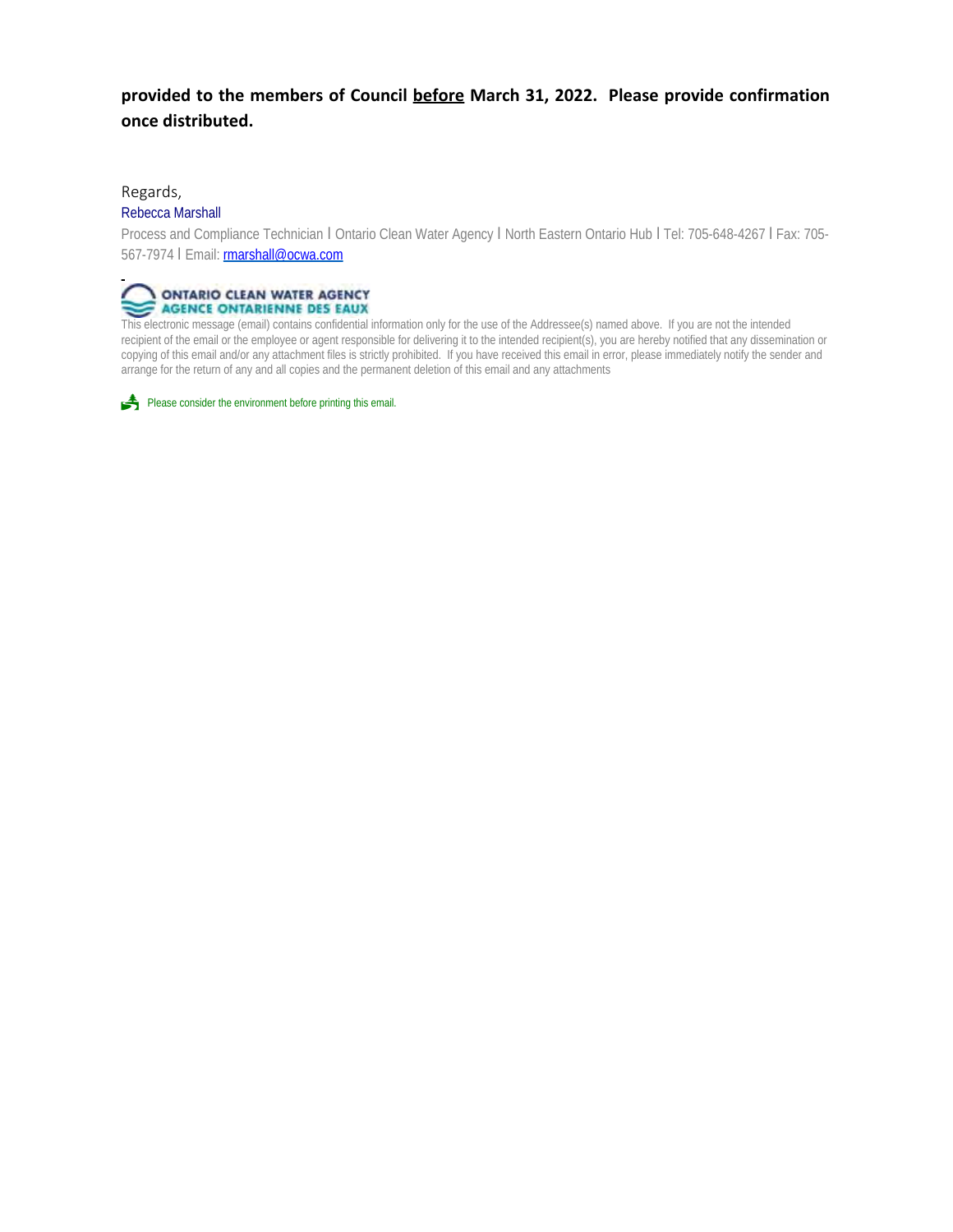

# **Coleman Distribution System**

## **2021 Annual Summary Report**

Prepared by the Ontario Clean Water Agency On behalf of the Township of Coleman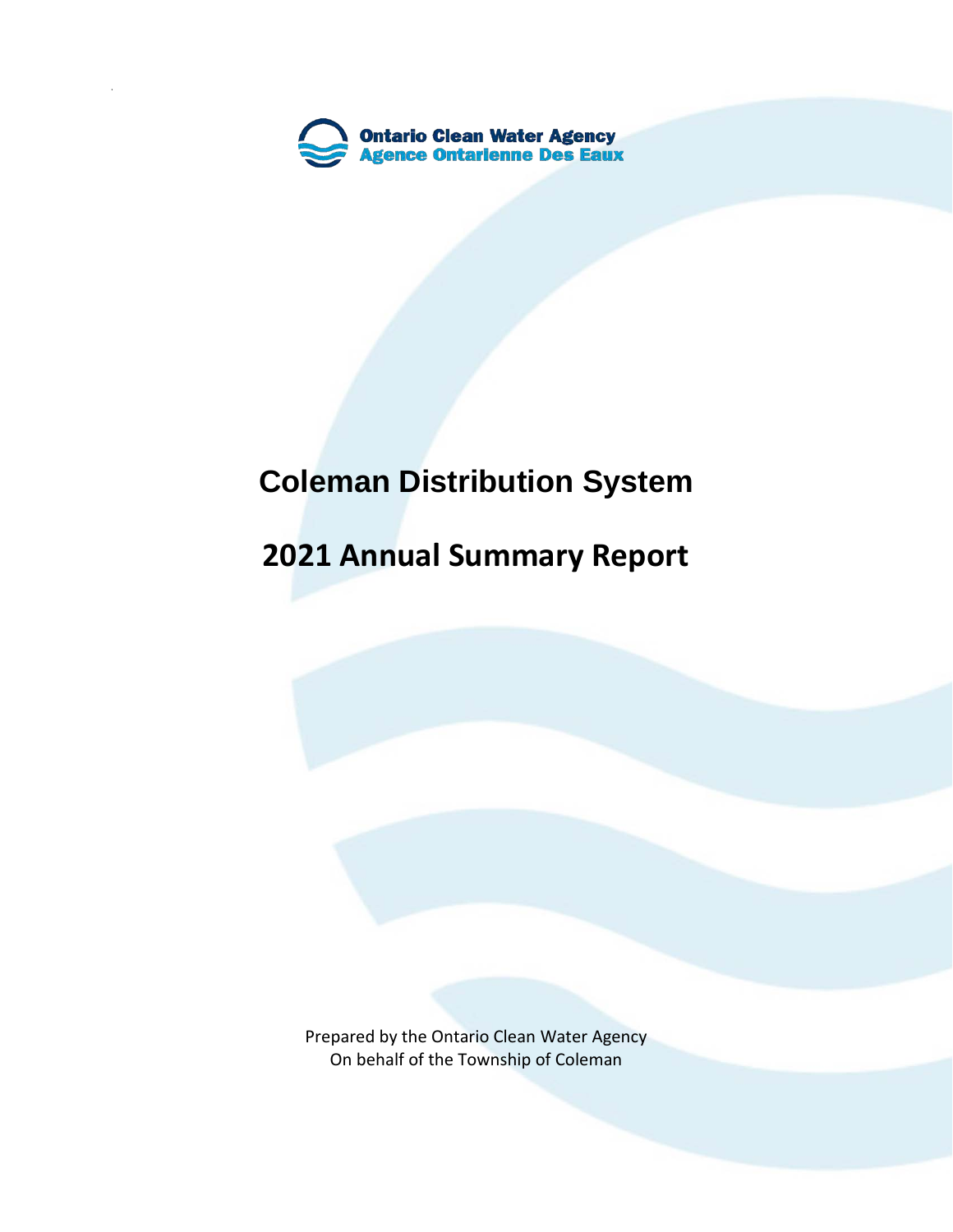

## **Table of Contents**

| 5.0 DETAILS OF NOTICES REPORTED & SUBMITTED TO THE SPILLS ACTION CENTER3          |  |
|-----------------------------------------------------------------------------------|--|
|                                                                                   |  |
|                                                                                   |  |
|                                                                                   |  |
| Summary of Nitrate & Nitrite Results from the Cobalt Water Treatment Plant 4      |  |
|                                                                                   |  |
|                                                                                   |  |
|                                                                                   |  |
| Summary of Schedule 23 Inorganic Results from the Cobalt Water Treatment Plant 5  |  |
| Summary of Schedule 24 Organic Results from the Cobalt Water Treatment Plant  5   |  |
| Most Recent Sodium Data Sampled at the Cobalt Water Treatment Plant  6            |  |
| Most Recent Fluoride Data Sampled at the Cobalt Water Treatment Plant 6           |  |
|                                                                                   |  |
| Summary of Additional Testing Performed in Accordance with a Legal Instrument.  7 |  |
|                                                                                   |  |
|                                                                                   |  |
|                                                                                   |  |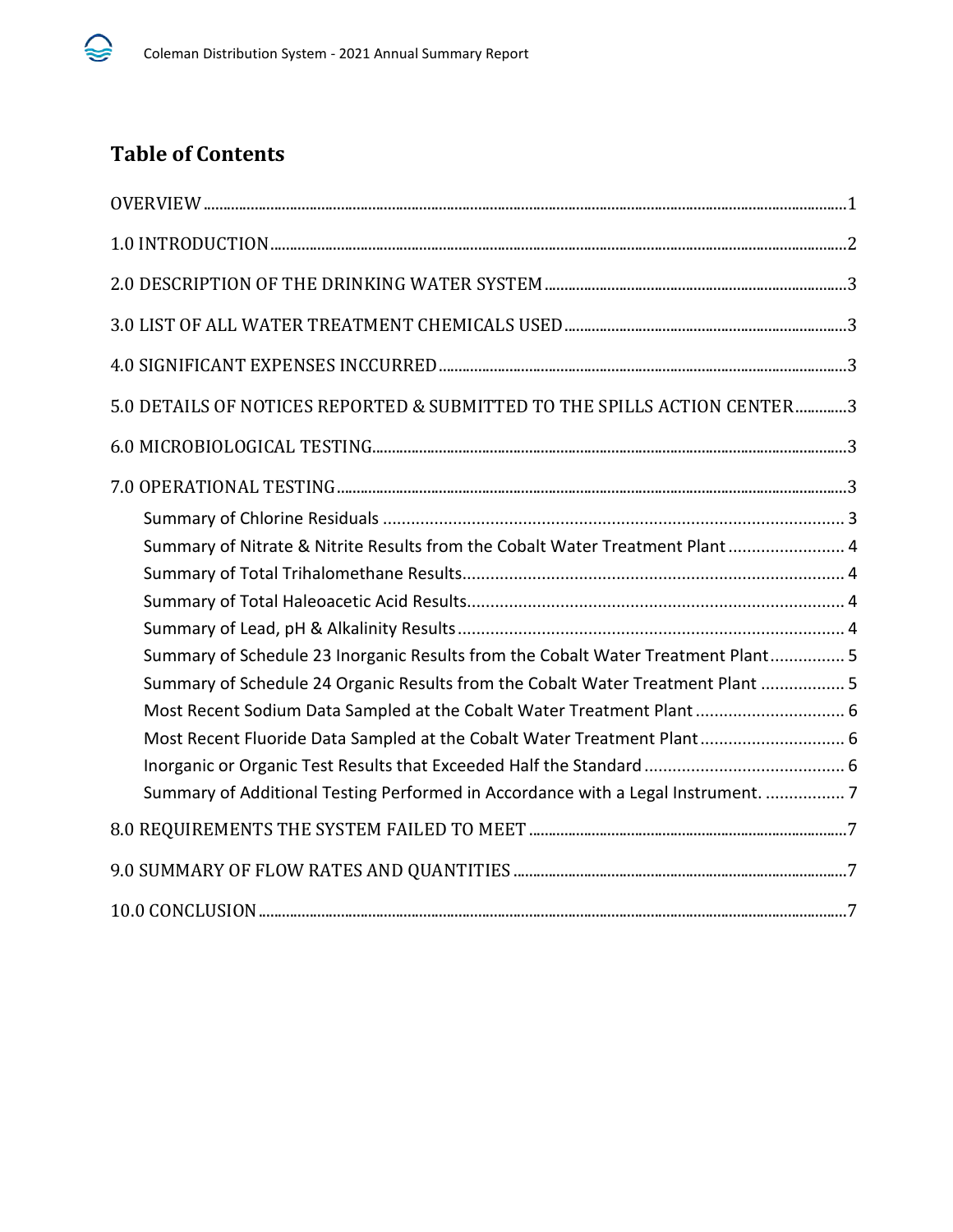## <span id="page-5-0"></span>**OVERVIEW**

Municipalities throughout Ontario are required to comply with Ontario Regulation 170/03 made under the *Safe Drinking Water Act*, 2002. The Act was passed following recommendations made by Commissioner O'Conner after the Walkerton Inquiry. The Act's purpose is to protect human health through the control and regulation of drinking-water systems. O. Reg. 170/03 regulates drinking water testing, use of licensed laboratories, treatment requirements and reporting requirements.

Section 11 of O. Reg. 170/03 requires the owner to produce an Annual Report which must include the following:

- 1. Description of system and chemical(s) used
- 2. Summary of any adverse water quality reports and corrective actions
- 3. Summary of all required testing
- 4. Description of any major expenses incurred to install, repair or replace equipment

This Annual Report must be completed by February 28 of each year.

Schedule 22 of the regulation requires that a Summary Report for Municipalities be prepared which must be presented and accepted by Council by March 31 of each year for the preceding calendar year reporting period.

The report must list the requirements of the Act, its regulations, the system's Drinking Water Works Permit (DWWP), Municipal Drinking Water Licence (MDWL), Certificate of Approval (if applicable), and any Provincial Officer Order the system failed to meet during the reporting period. The report must also specify the duration of the failure, and for each failure referred to, describe the measures that were taken to correct the failure.

The *Safe Drinking Water Act*, 2002 and the drinking water regulations can be viewed at the following website: [http://www.e-laws.gov.on.ca.](http://www.e-laws.gov.on.ca/)

To enable the Owner to assess the rated capacity of their system to meet existing and future planned water uses, the following information is also required in the report.

- 1. A summary of the quantities and flow rates of water supplied during the reporting period, including the monthly average and the maximum daily flows.
- 2. A comparison of the summary to the rated capacity and flow rates approved in the systems approval, drinking water works permit or municipal drinking water licence or a written agreement if the system is receiving all its water from another system under an agreement.

The two reports have been combined and presented to council as the 2021 Annual Summary Report.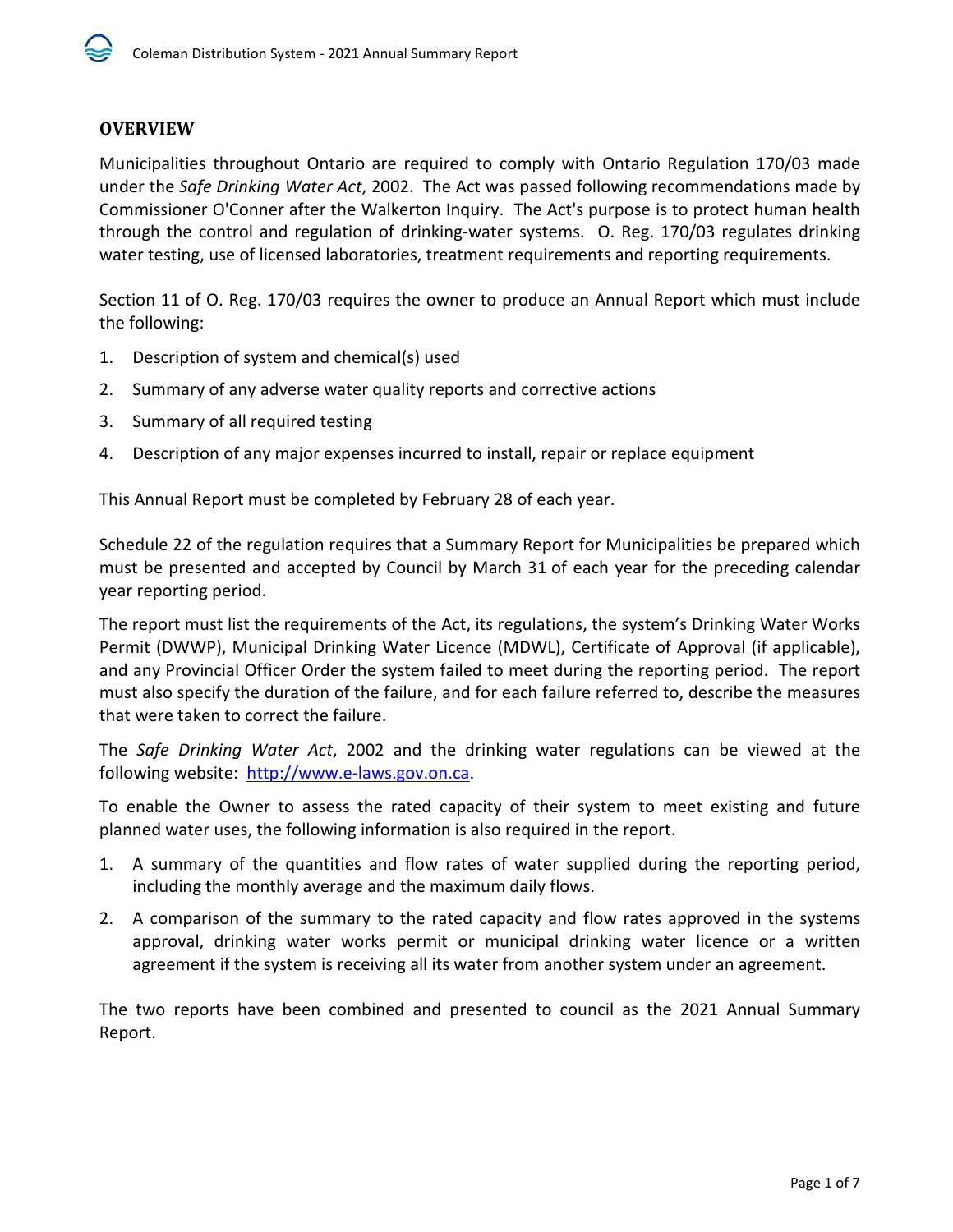## <span id="page-6-0"></span>**1.0 INTRODUCTION**

| <b>Drinking-Water System Name:</b>           | <b>COLEMAN DISTRIBUTION SYSTEM</b>         |
|----------------------------------------------|--------------------------------------------|
| <b>Drinking-Water System No.:</b>            | 260074321                                  |
| <b>Drinking-Water System Owner:</b>          | The Corporation of the Township of Coleman |
| <b>Drinking-Water System Category:</b>       | Small Municipal, Residential System        |
| <b>Municipal Drinking Water Licence No.:</b> | 272-101 (Issue 3 - May 10, 2021)           |
| <b>Drinking Water Work Permit No.:</b>       | 272-201 (Issue 2 - May 13, 2016)           |
| Period being reported on:                    | January 1, 2021 to December 31, 2021       |

**Does your Drinking Water System serve more than 10,000 people?** No

**Is your annual report available to the public at no charge on a web site on the Internet?** No

**Location where Report required under O. Reg. 170/03 Schedule 22 will be available for inspection.** 

Township of Coleman Municipal Office 937907 Marsh bay Road, Coleman ON P0J 1C0

*There are no other Drinking Water Systems that receive drinking water from the Coleman Distribution System.* 

#### *The Annual Report was provided to all Drinking Water System owners that are connected to the Coleman Distribution System.*

The Ontario Clean Water Agency prepared the 2021 Annual Summary Report for the Coleman Distribution System and provided a copy to the Township of Coleman and to the Town of Cobalt.

#### *Notification to system users that the Annual Report is available for viewing is accomplished through:*

• Public Access via Community Bulletin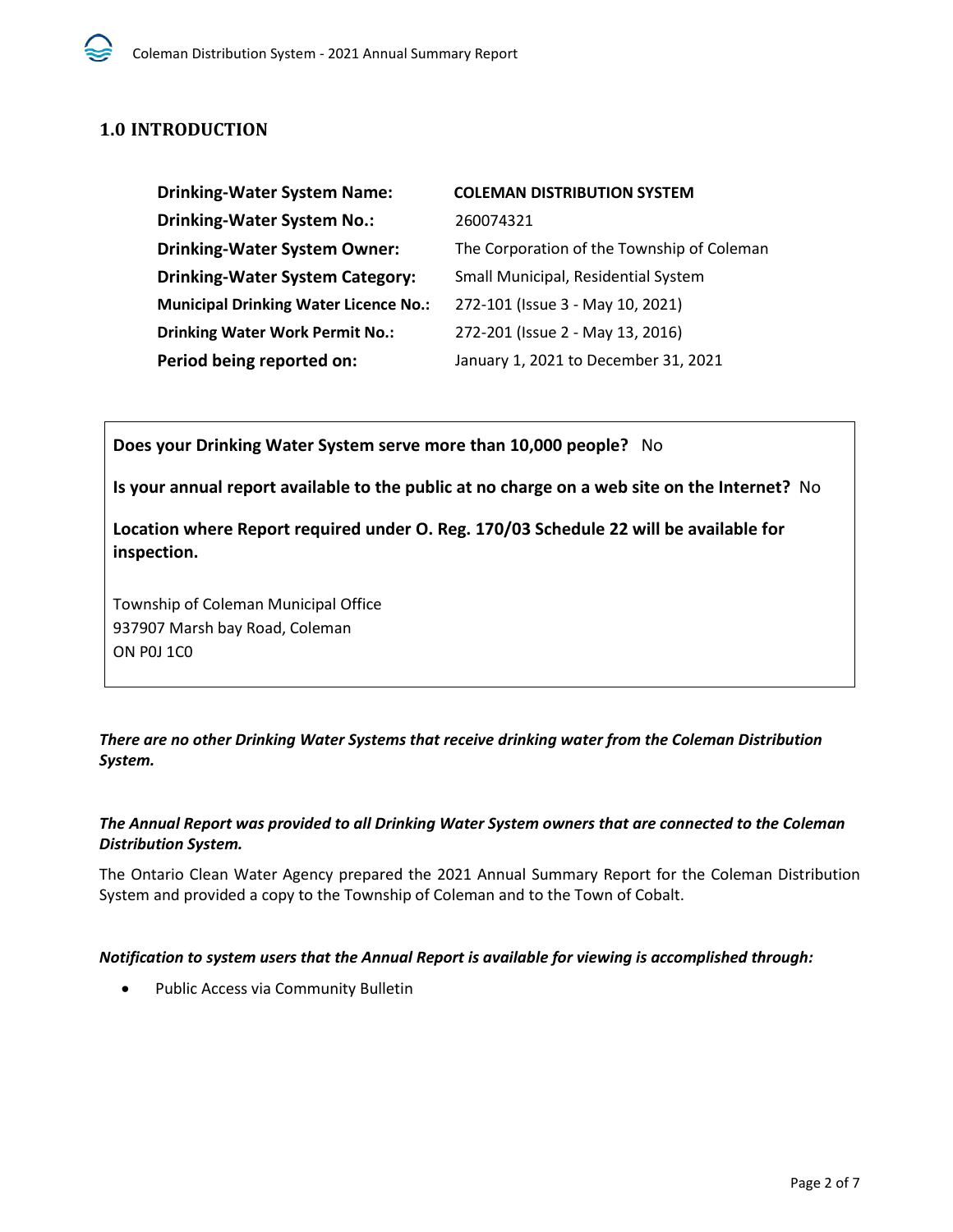## <span id="page-7-0"></span>**2.0 DESCRIPTION OF THE DISTRIBUTION SYSTEM**

The Coleman Distribution System is a stand-alone distribution system that receives treated drinking water from the Town of Cobalt's water treatment plant (DWS # 220000362) via the Cobalt Distribution system. The Ontario Clean Water Agency is the Operating Authority for the Coleman Distribution System.

The Coleman Distribution System consists of 48 service connections of which 46 are in use, serving an estimated 90 residents. The system is comprised of two separate distribution water mains. The entire distribution system was replaced in 2010 and includes 18 fire hydrants and 21 valves. All service connections are equipped with water meters.

## <span id="page-7-1"></span>**3.0 LIST OF ALL WATER TREATMENT CHEMICALS USED**

• Sodium Sulfate for dechlorination of bleeders

## <span id="page-7-2"></span>**4.0 SIGNIFICANT EXPENSES INCCURRED**

The Coleman Distribution System did not incur any significant expenses in 2021.

## <span id="page-7-3"></span>**5.0 DETAILS OF NOTICES REPORTED & SUBMITTED TO THE SPILLS ACTION CENTER**

There were no adverse drinking water quality results or any other incidents that required notification to the spills action center in 2021.

## <span id="page-7-4"></span>**6.0 MICROBIOLOGICAL TESTING**

| No. of         | E. coli Results | <b>Total Coliform Results</b> | # of HPC Samples | <b>HPC Results</b> |
|----------------|-----------------|-------------------------------|------------------|--------------------|
| <b>Samples</b> | (min to max)    | (min to max)                  |                  | (min to max)       |
| 52             | 0 to 0          | 0 to 0                        | 52               | <10 to NDOGHPC     |

Maximum Allowable Concentration (MAC) for treated and distribution samples: *E. coli* = 0 Counts/100 mL and Total Coliforms = 0 Counts/100 mL "<" denotes less than the laboratory's method detection limit.

NDOGHPC: No Data Overgrown with HPC

Note:For Small Municipal Systems at least one distribution sample must be collected every 2 weeks. One microbiological sample is collected and tested each week from the Coleman distribution system.

## <span id="page-7-5"></span>**7.0 OPERATIONAL TESTING**

#### <span id="page-7-6"></span>*Summary of Chlorine Residuals in the Distribution System*

| <b>Parameter</b>     | <b>No. of Samples</b> | <b>Range of Results</b><br>(min to max) | Unit of<br><b>Measure</b> | <b>Standard</b> |
|----------------------|-----------------------|-----------------------------------------|---------------------------|-----------------|
| <b>Free Chlorine</b> | 104                   | $0.19$ to 1.25                          | mg/L                      | 0.05            |

Note: in the distribution system, at least two samples for free chlorine residual testing must be taken at least 48-hours apart and taken during the same week, each week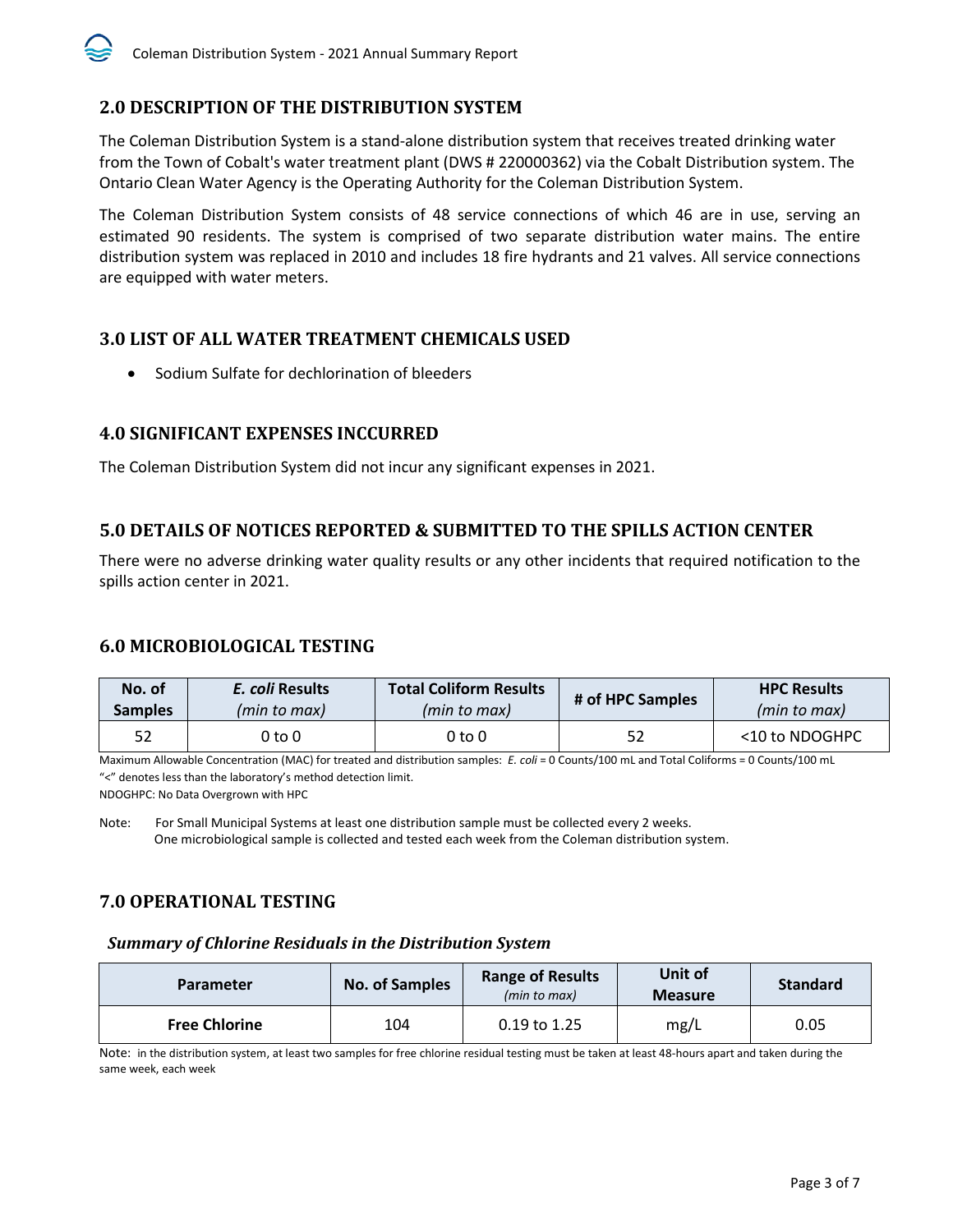| Date of Sample | <b>Nitrate Result Value</b><br>(mg/L) | <b>Nitrite Result Value</b><br>(mg/L) | Exceedance |
|----------------|---------------------------------------|---------------------------------------|------------|
| January 11     | < 0.05                                | < 0.05                                | No         |
| April 12       | 0.08                                  | < 0.05                                | No         |
| July 12        | < 0.05                                | < 0.05                                | No         |
| October 25     | $<$ 0.05                              | < 0.05                                | No         |

### <span id="page-8-0"></span>*Summary of Nitrate & Nitrite Results from the Cobalt Water Treatment Plant*

Maximum Acceptable Concentration (MAC) for Nitrate = 10 mg/L MAC for Nitrite = 1.0 mg/L

## <span id="page-8-1"></span>*Summary of Total Trihalomethane Results*

| Date of Sample | Result Value (ug/L) | <b>Four Quarter</b><br><b>Running Average</b> | Exceedance |
|----------------|---------------------|-----------------------------------------------|------------|
| January 11     | 40.4                | 47.70                                         | No         |
| April 12       | 62.3                | 54.13                                         | No         |
| July 12        | 55.6                | 52.25                                         | No         |
| October 25     | 55.6                | 53.48                                         | No         |

Maximum Acceptable Concentration (MAC) = 100 ug/L (Four Quarter Running Average)

## <span id="page-8-2"></span>*Summary of Total Haleoacetic Acid Results*

| Date of Sample | <b>Result Value (ug/L)</b> | <b>Four Quarter</b><br><b>Running Average</b> | <b>Exceedance</b> |
|----------------|----------------------------|-----------------------------------------------|-------------------|
| January 11     | 85                         | 51.25                                         | No                |
| April 12       | 61                         | 59.25                                         | No                |
| July 12        | 64                         | 62.5                                          | No                |
| October 25     |                            | 73                                            | No                |

Maximum Acceptable Concentration (MAC) = 80ug/L (Four Quarter Running Average)

#### <span id="page-8-3"></span>*Summary of Lead, pH & Alkalinity Results*

| # of Samples | <b>Field pH</b> | <b>Alkalinity</b> $(mg/L)$ | <b>Lead</b> ( $\text{ug/L}$ ) | Exceedance |
|--------------|-----------------|----------------------------|-------------------------------|------------|
|              | 7.09            | 53                         | 2.4 (April 4, 2019)           | No         |
|              | 7.38            | 54                         | $1.0$ (Oct. 4, 2019)          | No         |
|              |                 |                            |                               |            |

MAC for Lead -10 ug/L

**Note:** Next lead sampling scheduled for 2022

The system is required to test for total alkalinity and pH in one distribution sample collected during the period of December 15 to April 15 (winter period) and one distribution sample during the period of June 15 to October 15 (summer period). This testing is required in every 12-month period with lead testing in every third 12-month period.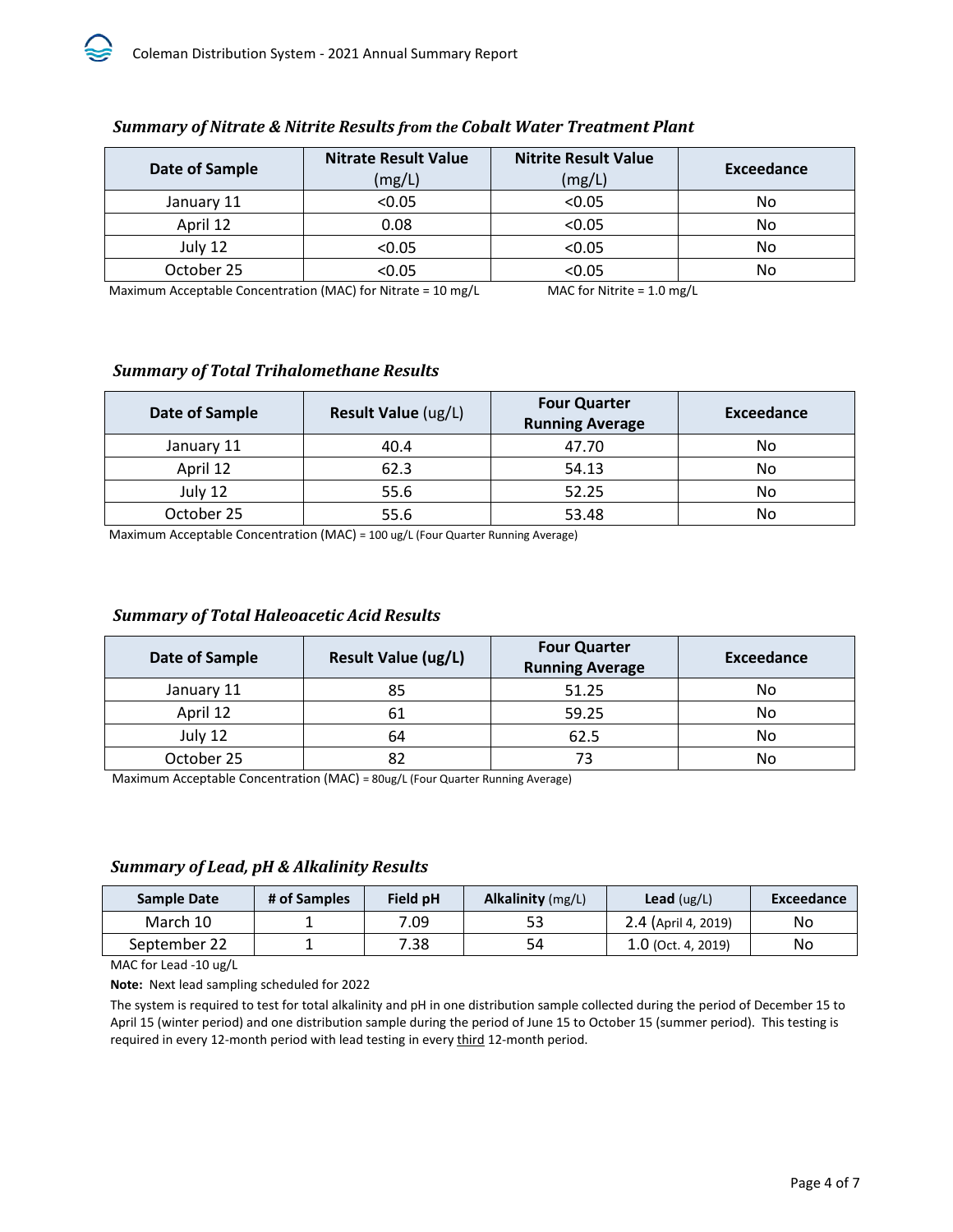<span id="page-9-0"></span>*Summary of Schedule 23 Inorganic Results from the Cobalt Water Treatment Plant* Sample Date: October 25, 2021

| Parameter     | <b>Result Value</b> | <b>Unit of Measure</b> | <b>Standard</b> | <b>Exceedance</b> |
|---------------|---------------------|------------------------|-----------------|-------------------|
| Antimony      | 0.7                 | ug/L                   | 6               | NO.               |
| Arsenic       | < 1.0               | ug/L                   | 10              | No.               |
| <b>Barium</b> | 5.0                 | ug/L                   | 1000            | No                |
| <b>Boron</b>  | 2.0                 | ug/L                   | 5000            | No.               |
| Cadmium       | < 0.1               | ug/L                   | 5               | No                |
| Chromium      | < 1.0               | ug/L                   | 50              | No.               |
| Mercury       | < 0.1               | ug/L                   | 1               | No.               |
| Selenium      | < 0.2               | ug/L                   | 50              | No.               |
| Uranium       | < 1.0               | ug/l                   | 20              | No                |

**Note:** Sample required every 12 months

## <span id="page-9-1"></span>*Summary of Schedule 24 Organic Results from the Cobalt Water Treatment Plant*

Sample Date: October 25, 2021

| Parameter                               | <b>Result Value</b> | <b>Unit of</b><br><b>Measure</b> | <b>Standard</b> | <b>Exceedance</b> |
|-----------------------------------------|---------------------|----------------------------------|-----------------|-------------------|
| 1,1-Dichloroethylene                    | ${}_{0.3}$          | ug/L                             | 14              | <b>No</b>         |
| 1,2-Dichlorobenzene                     | ${}_{0.3}$          | ug/L                             | 200             | <b>No</b>         |
| 1,2-Dichloroethane                      | ${}_{0.3}$          | ug/L                             | 5               | <b>No</b>         |
| 1,4-Dichlorobenzene                     | ${}_{0.3}$          | ug/L                             | 5               | N <sub>o</sub>    |
| 2,3,4,6-Tetrachlorophenol               | ${}_{0.3}$          | ug/L                             | 100             | <b>No</b>         |
| 2,4,6-Trichlorophenol                   | < 0.2               | ug/L                             | 100             | <b>No</b>         |
| 2,4-Dichlorophenoxy acetic acid (2,4-D) | < 0.363             | ug/L                             | 100             | <b>No</b>         |
| 2-4 Dichlorophenol                      | ${}_{0.2}$          | ug/L                             | 900             | <b>No</b>         |
| Alachlor                                | < 0.248             | ug/L                             | 5               | No                |
| Atrazine + N-dealkylated metobolites    | < 0.5               | ug/L                             | 5               | <b>No</b>         |
| Azinphos-methyl                         | < 0.186             | ug/L                             | 20              | <b>No</b>         |
| Benzene                                 | ${}_{0.1}$          | ug/L                             | $\mathbf{1}$    | <b>No</b>         |
| Benzo(a)pyrene                          | < 0.009             | ug/L                             | 0               | <b>No</b>         |
| Bromoxynil                              | < 0.097             | ug/L                             | 5               | <b>No</b>         |
| Carbaryl                                | < 3.0               | ug/L                             | 90              | <b>No</b>         |
| Carbofuran                              | < 4.0               | ug/L                             | 90              | <b>No</b>         |
| Carbon Tetrachloride                    | ${}_{0.2}$          | ug/L                             | $\overline{2}$  | <b>No</b>         |
| Chlorobenzene                           | < 0.5               | ug/L                             | 80              | <b>No</b>         |
| Chlorpyrifos                            | < 0.186             | ug/L                             | 90              | No                |
| Diazinon                                | < 0.186             | ug/L                             | 20              | <b>No</b>         |
| Dicamba                                 | < 0.085             | ug/L                             | 120             | <b>No</b>         |
| Dichloromethane                         | < 1.0               | ug/L                             | 50              | No                |
| Diclofop-methyl                         | < 0.121             | ug/L                             | 9               | <b>No</b>         |
| Dimethoate                              | < 0.186             | ug/L                             | 20              | No                |
| Diquat                                  | < 0.6               | ug/L                             | 70              | <b>No</b>         |
| Diuron                                  | < 10.0              | ug/L                             | 150             | <b>No</b>         |
| Glyphosate                              | < 20.0              | ug/L                             | 280             | No                |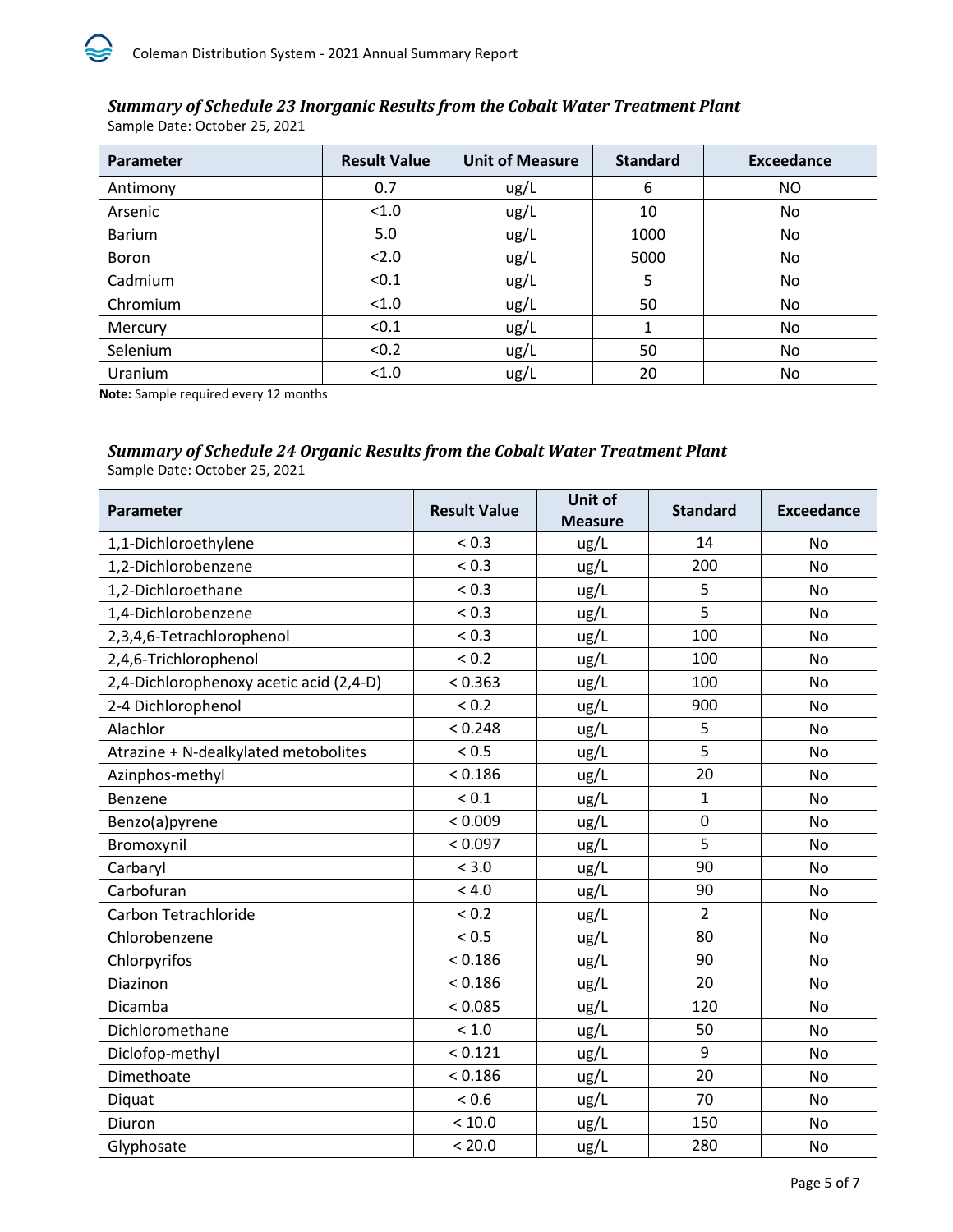## *Summary of Schedule 24 Organic Results from the Cobalt Water Treatment Plant*

Sample Date: October 25, 2021

| Parameter           | <b>Result Value</b> | Unit of<br><b>Measure</b> | <b>Standard</b> | Exceedance |
|---------------------|---------------------|---------------------------|-----------------|------------|
| Malathion           | < 0.186             | ug/L                      | 190             | No         |
| <b>MCPA</b>         | < 6.05              | ug/L                      | 230             | N/A        |
| Metolachlor         | < 0.124             | ug/L                      | 50              | No         |
| Metribuzin          | < 0.124             | ug/L                      | 80              | No         |
| Paraquat            | ${}_{0.3}$          | ug/L                      | 10              | No         |
| Pentachlorophenol   | < 0.3               | ug/L                      | 3               | No         |
| Phorate             | < 0.124             | ug/L                      | 60              | No         |
| Picloram            | < 0.085             | ug/L                      | $\overline{2}$  | No         |
| Prometryne          | < 0.062             | ug/L                      | 1               | No         |
| Simazine            | < 0.186             | ug/L                      | 10              | No         |
| <b>Terbufos</b>     | < 0.124             | ug/L                      | 1               | No         |
| Tetrachloroethylene | ${}_{0.3}$          | ug/L                      | 10              | No         |
| Total PCB's         | < 0.06              | ug/L                      | 190             | No         |
| Triallate           | < 0.124             | ug/L                      | 5               | No         |
| Trichloroethylene   | ${}_{0.2}$          | ug/L                      | 5               | No         |
| Trifluralin         | < 0.124             | ug/L                      | 45              | No         |
| Vinyl Chloride      | ${}_{0.1}$          | ug/L                      | 1               | <b>No</b>  |

**Note:** Sample required every 12 months

## <span id="page-10-0"></span>*Most Recent Sodium Data Sampled at the Cobalt Water Treatment Plant*

| Date of Sample | No. of<br><b>Samples</b> | <b>Result</b><br>Value | Unit of<br><b>Measure</b> | <b>Standard</b> | Exceedance |
|----------------|--------------------------|------------------------|---------------------------|-----------------|------------|
| April 6, 2020  |                          | 5.75                   | mg/L                      | 20              | No         |

**Note:** Sample required every 60 months. Next sampling scheduled for April 2025

## <span id="page-10-1"></span>*Most Recent Fluoride Data Sampled at the Cobalt Water Treatment Plant*

| Date of Sample | No. of<br><b>Samples</b> | <b>Result</b><br><b>Value</b> | Unit of<br><b>Measure</b> | <b>Standard</b> | Exceedance |
|----------------|--------------------------|-------------------------------|---------------------------|-----------------|------------|
| April 6, 2020  |                          | < 0.5                         | mg/L                      | 1.5             | No.        |

**Note:** Sample required every 60 months. Next sampling scheduled for April 2025

## <span id="page-10-2"></span>*Inorganic or Organic Test Results that Exceeded Half the Standard*

No inorganic or organic parameter(s) listed in Schedule 23 and 24 of Ontario Regulation 170/03 exceeded half the standard found in Schedule 2 of the Ontario Drinking Water Standard (O. Reg. 169/03) during the reporting period.